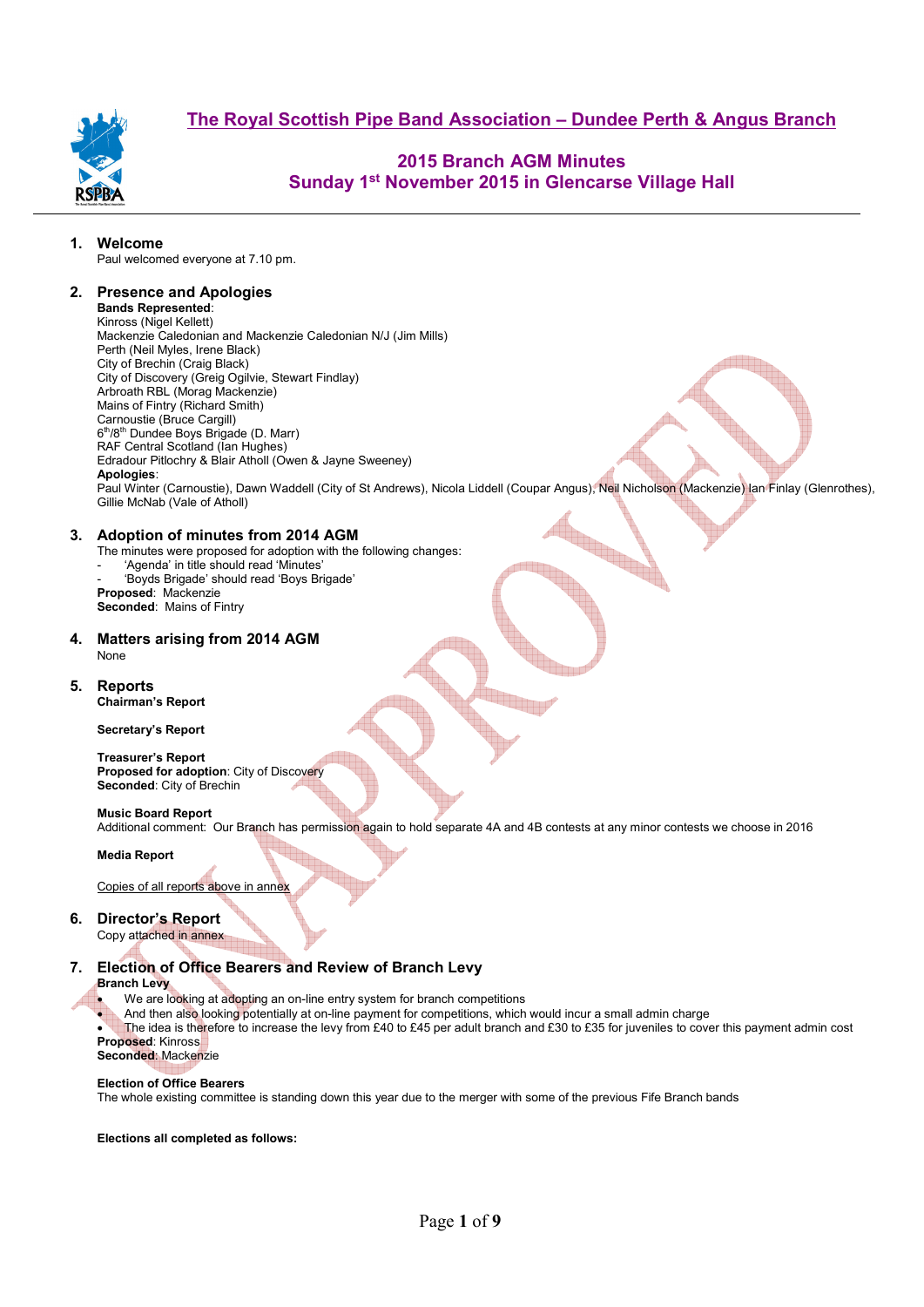

## **2015 Branch AGM Minutes Sunday 1st November 2015 in Glencarse Village Hall**

| <b>President, Jim Mills</b>             | <b>Chairman, Paul MacAndrew</b> | Vice-Chairman, Nigel Kellett                                                            |  |  |  |  |
|-----------------------------------------|---------------------------------|-----------------------------------------------------------------------------------------|--|--|--|--|
| <b>Proposed: Kinross</b>                | Proposed: Mackenzie             | Proposed: Mackenzie                                                                     |  |  |  |  |
| Seconded: Perth                         | Seconded: City of Discovery     | Seconded: City of Brechin                                                               |  |  |  |  |
| <b>Treasurer, Irene Black</b>           | Secretary, Gary Mair            | Minute Secretary, Nigel Kellett                                                         |  |  |  |  |
| <b>Proposed: Carnoustie</b>             | Proposed: Mackenzie             | Proposed: City of Brechin                                                               |  |  |  |  |
| Seconded: Arbroath RBL                  | Seconded: Kinross               | Seconded: Arbroath RBL                                                                  |  |  |  |  |
| <b>Director 1. Paul MacAndrew</b>       |                                 | Director 2, Ian Finlay<br>Proposed: 6th / 8th Dundee Boys Brigade                       |  |  |  |  |
| Proposed: 6th / 8th Dundee Boys Brigade |                                 |                                                                                         |  |  |  |  |
| Seconded: Arbroath RBS                  |                                 | Seconded: Arbroath RBS                                                                  |  |  |  |  |
| Music Board piping rep: Bruce Cargill   |                                 | Music Board Drumming Rep: Greg Ogilvie<br>Proposed: Mackenzie<br>Seconded: Arbroath RBL |  |  |  |  |
| <b>Proposed: City of St Andrews</b>     |                                 |                                                                                         |  |  |  |  |
| Seconded: Kinross                       |                                 |                                                                                         |  |  |  |  |

#### **Co-opted members:**

**Magazine Rep:** Craig Black will be the liaison from now on. All bands encouraged to submit articles to Craig.<br> **Webmaster:** Nicola Liddell<br>
Will be nominated at next committee meeting. **Webmaster:** Nicola Liddell

Will be nominated at next committee meeting

#### **Committee (Lay members)**

Gillie McNab, Stewart Findlay, Paul Winter all happy to stay on

#### **8. AOCB**

#### **Adoption of Branch Constitution**

- Our Branch Constitution had never been formally adopted. This constitution has since been circulated to all bands
- What happens in the event of non-payment of branch fees? Suggestion is that a rule change is proposed to ensure that bands can be sanctioned for non-payment of fees (either local or national)

- Suggestion is that locally, we agree to have no more than 2 committee members from any one branch band.
- **Proposal to adopt this constitution to move forward:**

**Proposed**: City of Discovery **Seconded**: Kinross

#### **Child Protection Policy**

- This document was circulated to all branch bands. At the last meeting it was agreed we would contact the RSPBA to see if they vetted instructors and tutors. This was done but the response was not entirely satisfactory.
- Links have been added to local authority organisations for guidance.
- Suggested we make a Word copy of this document available for any branch bands who wish to take it and modify it for their own purposes.

### **Proposal to adopt this child protection policy as a branch document:**

**Proposed**: City of Discovery **Seconded**: Kinross

#### **Branch Solo Contests at Craigie High School**

- Estimated times to start at 9.30 am, aiming to be finished by 5.30 pm
- Owen Sweeney mentioned a meeting this coming Tuesday evening to look at a possible new contest in Crieff (at the High School campus) on Sat 27<sup>th</sup> August 2016. Possible funding streams in particular are still to be explored.
- Gary indicated that there are still a couple of solos trophies to come in from Carnoustie and Mackenzie.
- Also received an email from a new competing Strathearn Pipe Band, practicing in Dunblane, who have now registered with the RSPBA.
- Paul mentioned that sponsorship has been secured for the branch contest for the Worlds Solo Drumming, which will be held at the Branch Solos.

• All entries will now be moved online, and all the contests coming under our remit will need to be more or less 'standardised'.

### **9. Chairman's Closing Remarks**

Paul thanked everyone for taking the time to come and helping out.

### **10. Next meetings:**

**Next Committee Meetings: Sunday 15th November, Sunday 6th December** 

**Next year's AGM: Sunday 6th November 2016**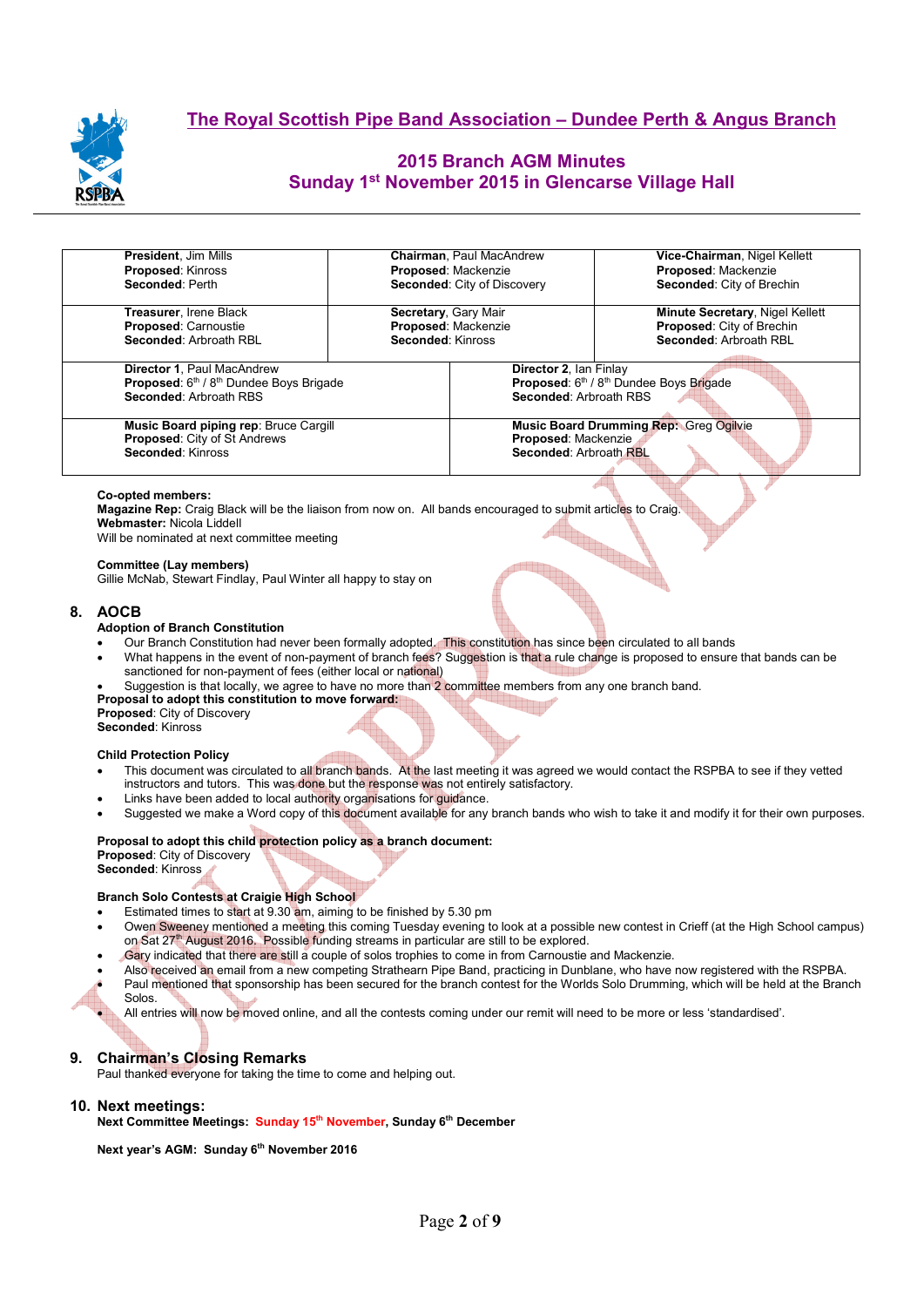

## **2015 Branch AGM Minutes Sunday 1st November 2015 in Glencarse Village Hall**

# **ANNEX - REPORTS**

### **Chairman's Report**

Can I extend a warm welcome to all the band representatives that have taken the time to make it along to the Dundee, Perth & Angus Branch of the RSPBA AGM this evening.

I would like to take this opportunity to thank all the committee for all its hard work over the past 12 months, special thanks must go to Jim Mills our President for his continued efforts to promote the branch at local and national events. Also a massive mention for Gary Mair who carries out the work of Branch secretary, which is no mean feat throughout the year, the branch really wouldn't function without all his hard work. Also many thanks to Nicola Liddell for her work on redeveloping the website and facilitating some of the new developments on the IT front you'll hear about as the meeting progresses tonight. As a Branch, we have seen band numbers increased during the year with the reallocation of a number of bands from Fife Branch, we will review this over the next few weeks in collaboration with the bands and Lothian Branch Representatives prior to the 2016 season. Massive well done to the branch bands who have been successful in the 2015 season,, to the other member bands who have had a more trying year, keep up the hard work, it will pay off in the end.

Thanks to all of the Branch bands for their continued support at both Championship and local competitions, we will discuss this evening which contests will form the Branch Championships for the 2016 season. Thank you.

Paul McAndrew Branch Chairman Dundee, Perth & Angus Branch **RSPBA** e-mail pmcandrew@nhs.net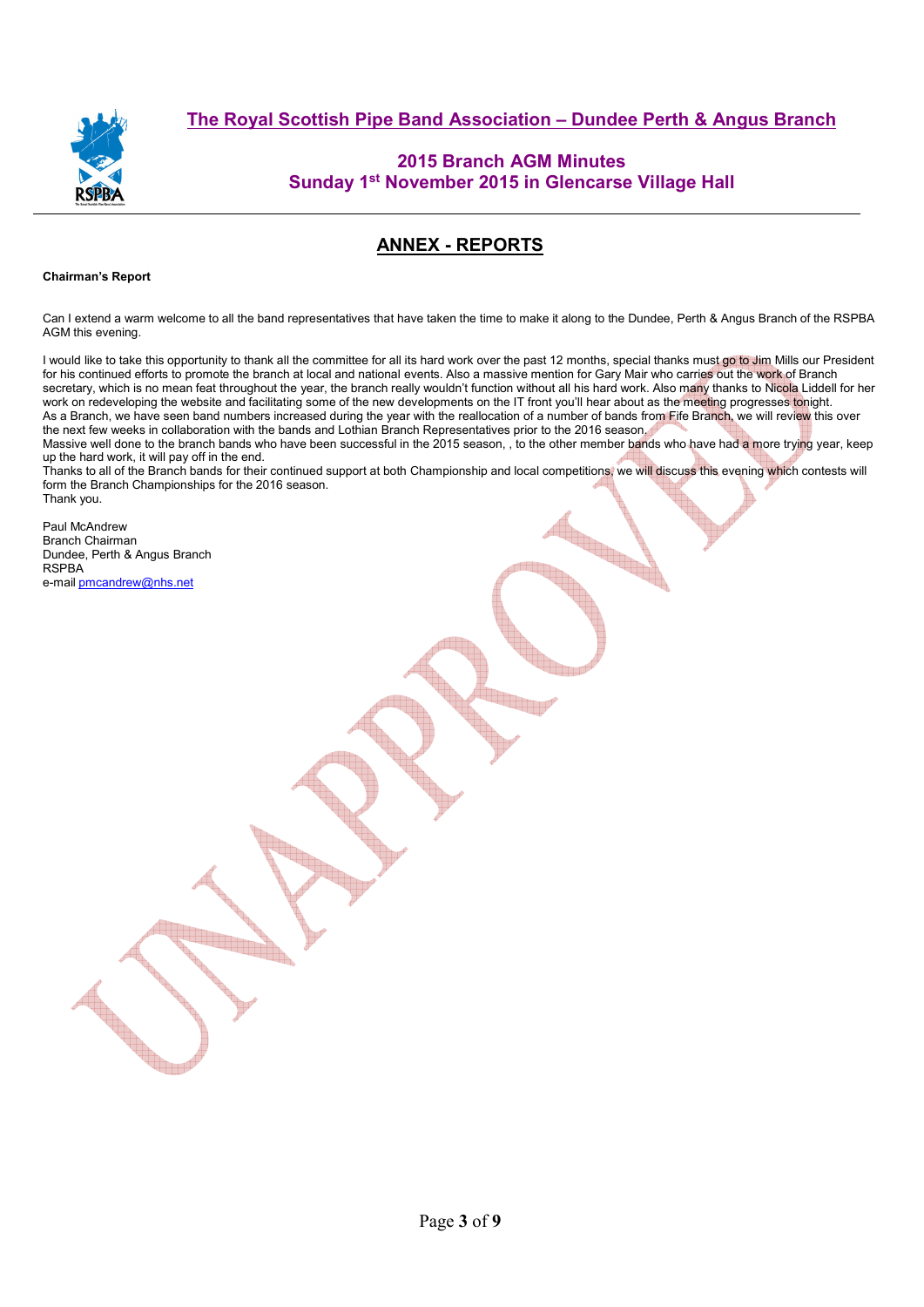

## **2015 Branch AGM Minutes Sunday 1st November 2015 in Glencarse Village Hall**

#### **Secretary's Report**

Chairman, Committee members, Band Members, can I add my welcome to that of the Chairman and to thank you for taking the time this evening to make it along to our AGM.

As a Branch, band numbers increased during the year with the joining of a number of bands from Fife Branch. At the time of writing this report, our Branch has 26 bands, namely: -

Grade 4B Alyth & District, City of Brechin, City Of St Andrews, Coupar Angus Burgh, Mains of Fintry, RAF Pipes and Drums – Central Scotland, Vale of Atholl; (7 bands)

Grade 4A Bowhill & District, Carnoustie & District, Kinross & District, Perth & District (4 bands)

Novice Juvenile (B) MacKenzie Caledonian NJ, Kelty & Blairadam, Lochgelly High School; (3 bands)

Novice Juvenile (A) (0 Bands)

Grade 3B Arbroath, City of St Andrews, Strathmore (3 bands)

Grade 3A City of Brechin, Edradour Pitlochry and Blair Atholl, Peter Vardy Glenrothes & District 2010, Vale Of Atholl (4 bands)

Grade 2 City Of Discovery, Lochgelly High School FP, MacKenzie Caledonian; (3 bands)

Grade 1 **Police Scotland – Fife, Vale of Atholl (2 bands)** 

Thanks to all of the Branch bands for their continued support at both Championship and local competitions. Congratulation to several of the Branch bands for their successes at 2015 Championship events. Listed below is all of the championship results but if I could maybe mention some "highlights":-

Arbroath Pipe Band – Grade 4A British Champions & 3<sup>rd</sup> European Championships.

City of Discovery – Grade 3A European Champions and runners-up at World Championships. Carnoustie & District – Grade 4B European Championships runners-up; Scottish Championships runners-up and 5<sup>th</sup> place at World Championships.

#### British Championships

NJ – Kelty & Blairadam final qualifiers; 4B – Carnoustie 3rd; Vale of Atholl & Bowhill final qualifiers;  $4A - Arbroath - 1<sup>st</sup>; Pert + 4<sup>th</sup>$ 3A – City of Discovery – 3rd 2 – Mackenzie Caledonian –  $5<sup>th</sup>$ UK Championships  $4B -$ Carnoustie –  $6<sup>th</sup>$ 2 – Mackenzie Caledonian –  $4<sup>th</sup>$ European Championships  $\overline{AB}$  – Carnoustie –  $2^{nd}$ ; Vale of Athol – final qualifier  $4A -$  Kinross –  $2<sup>nd</sup>$ ; Arbroath –  $3<sup>rd</sup>$ ; Perth –  $5<sup>rd</sup>$  $3A - City$  of Discovery – 1<sup>st</sup>; Brechin – 4<sup>th</sup>; Vale of Atholl – 6<sup>th</sup>  $2 -$ Mackenzie Caledonian – 6<sup>th</sup> **Scottish Championships**  $\overline{AB}$  – Carnoustie –  $2^{nd}$ ; Bowhill – 4h; Vale of Atholl final qualifier;  $4A -$ Kinross –  $4<sup>th</sup>$  $3A - City$  of Discovery  $-4<sup>th</sup>$ 2 – Mackenzie Caledonian – 6<sup>th</sup> **Worlds**  $\overline{AB -}$ Carnoustie – 5<sup>th</sup>; Bowhill final qualifier; 4A – Kinross and Bowhill final qualifiers 3A – City of Discovery – 2nd 2 – Mackenzie Caledonian -1 – Fife Police – final qualifier

A review of our Branch Competitions saw both good and not so good entry numbers.

The year started with Branch Solo Competitions held at Craigie High School in Dundee and at this point I would like to thank Andrew Brown (Carnoustie and District) for his help and support in securing this venue for a number of our Branch events.

Entry numbers for 2014 Branch Solos were down on 2013 (from 111 to 80) – we hope to reverse that trend this year. The venue for 2015 will once again be Craigie High School on Saturday 14<sup>th</sup> November. Please can I ask that all entries be returned to me no later than Friday, 6<sup>th</sup> November. (If anyone has trophies to return, I'll be happy to accept them at the end of this evening's meeting or see me before you leave and I can arrange to collect).

In April, we held our Trio Piping and Mini-Bands Event at Craigie High School. On the day there were 24 miniband and 9 trio performances, slightly less than in 2014. Craigie High School will be the venue for 2016, Saturday 23rd April.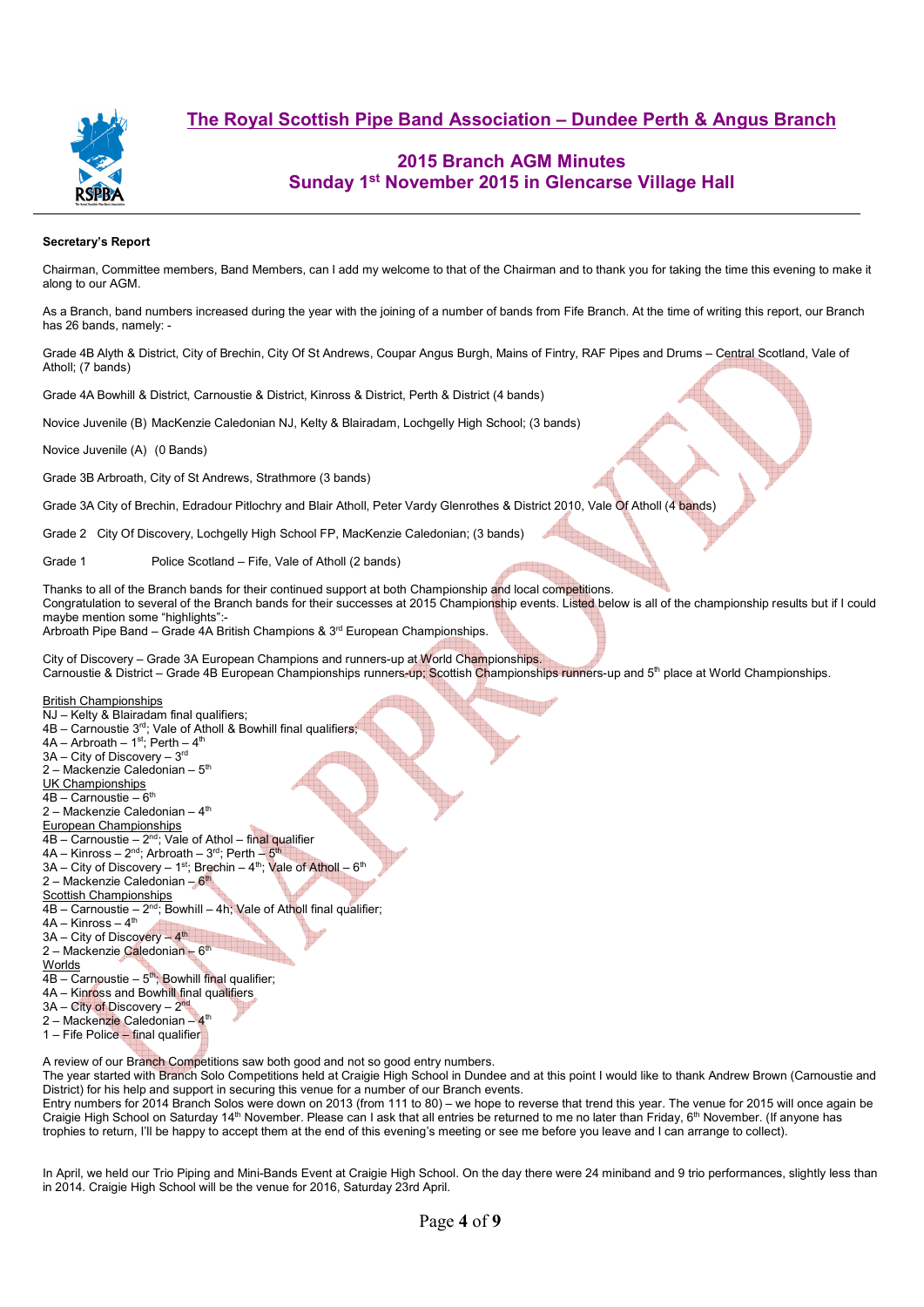

## **2015 Branch AGM Minutes Sunday 1st November 2015 in Glencarse Village Hall**

May saw the 4th year of the Loch Leven contest held within the grounds of Kinross Community Campus with 2015 with 31 plus an "Open". I'd like to thank Nigel Kellett for once again organizing the competition. The likely date for next year's contest is Saturday 14<sup>th</sup> May.

The second Sunday in June saw Strathmore Games held at Glamis Castle. This was unfortunately the day after the UK Championships in Belfast however with 18 band performances across Grades 4, 3 and 2, the event was successful. For 2016, it is likely that the same scenario will happen again in that Strathmore games will be the day after the UK Championships.

Once again, Perth games proved popular being the Sunday prior to the World Championships. In excess of 70 performances plus adult and juvenile drum majors competed and thankfully the weather was much better than in 2014. Perth Games Committee are aware that in 2016, the Games day will be the day immediately after the World Championships and that numbers therefore are predicted to be well down.

Crieff Games Committee took the decision not to hold a contest in 2015 but to invite bands to play at the games but not to compete. The Committee have confirmed that the same approach will be taken in 2016.

After a glorious day weather-wise last year, there were high hopes for a good day to end the season at Pitlochry. Those that were there on the day have hopefully fully recovered and dried-out. Throughout the year, there were a number of meetings with Pitlochry in an effort to open the contest to any band that wished to enter. The games Committee remain to be convinced that a pipe-band contest run along the same lines as any other contest can work for them. As a Branch, we continue to bang on Pitlochry Games' door to be able to extend the competition to any band rather than invitation only.

The Branch ran a successful first day of the RSPBA Outreach programme in September 2014 with some 33 musicians across piping, snare and tenor drumming disciplines. However, a follow-up day didn't happen – sorry about that. We had hoped to repeat Day 1 again on 31st October this year with a follow-up day on Sunday 22nd November. However – maybe due to short notice – take-up was very low and both days had to be cancelled. I will try to arrange dates early in the New Year before the outdoor competition season.

Lastly, whilst we are here to help you, the Branch would not exist without your support. Please take our thanks back to your bands and we wish you every success for the new season. Thank you.

Provisional diary dates for 2016 are as follows: - Branch Mini-Bands<br>
Loch Leven 14<sup>th</sup> May Loch Leven 14<sup>th</sup> May<br>British Championships 21<sup>st</sup> May British Championships 21st May<br>Cupar Highland Games 2008 14th June Cupar Highland Games 4th June Markinch Games 5th June UK Championships, Belfast 11<sup>th</sup> June 11<sup>th</sup> June 3trathmore Games Strathmore Games<br>Lochore European Championships, Forres 25<sup>th</sup> June 25<sup>th</sup> June 25th June 2<sup>nd</sup> July Thornton Games  $2<sup>nd</sup> July$ <sup>3</sup><br>Scottish Championships. Dumbarton  $30<sup>th</sup>$  July Scottish Championships, Dumbarton  $30^{\text{th}}$  July  $30^{\text{th}}$  July  $30^{\text{th}}$  August World Championships. Glasgow  $12^{\text{th}}$  &  $13^{\text{th}}$  August World Championships, Glasgow<br>Perth Games Pitlochry Games

Gary Mair Branch Secretary Dundee, Perth & Angus Branch RSPBA e-mail garymair@ymail.com mobile 0771 7758 778

Service of the contract of the contract of the contract of the contract of the contract of the contract of the contract of the contract of the contract of the contract of the contract of the contract of the contract of the

 $18<sup>th</sup>$  June<br>25<sup>th</sup> June  $14<sup>th</sup>$  August<br> $10<sup>th</sup>$  September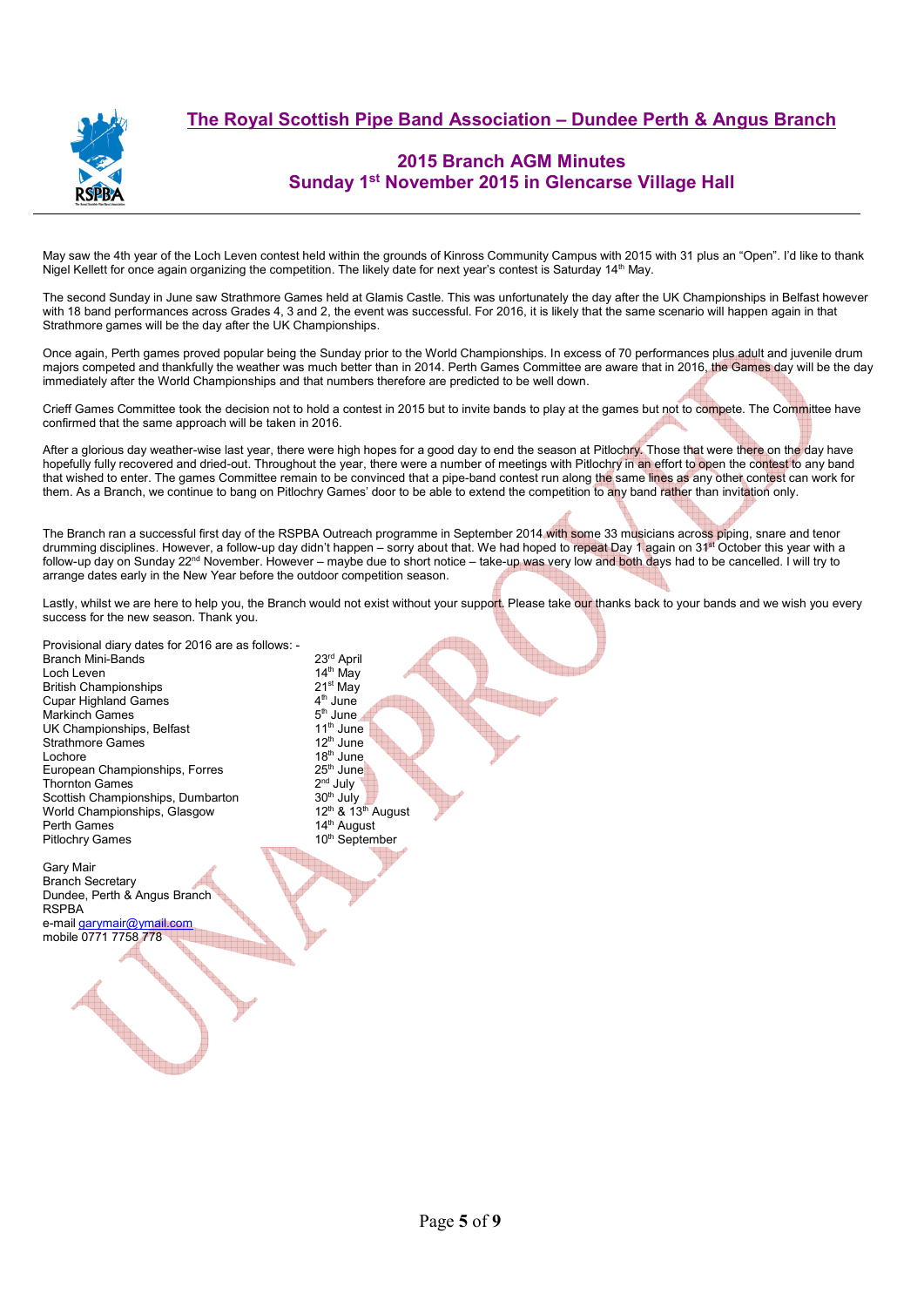

## **2015 Branch AGM Minutes Sunday 1st November 2015 in Glencarse Village Hall**

### **Treasurer's Report**

| <b>INCOME</b>                                                                                     |                          |                                                                                        |            |         | 2014/2015 2013/2014                 | <b>EXPENDITURE</b>                                                         |             |            |
|---------------------------------------------------------------------------------------------------|--------------------------|----------------------------------------------------------------------------------------|------------|---------|-------------------------------------|----------------------------------------------------------------------------|-------------|------------|
| <b>BROUGHT FORWARD</b>                                                                            |                          |                                                                                        |            |         |                                     | 2014/2015                                                                  | 2013/2014   |            |
|                                                                                                   |                          | <b>Treasurers Account</b>                                                              |            | 1182.57 | 209.47                              |                                                                            |             |            |
|                                                                                                   |                          | Treasurers Account No 3                                                                |            | 3380.53 | 654.56                              | West Carse Hall (Ex meetings)                                              |             |            |
|                                                                                                   |                          | <b>Buiness Instant Access</b>                                                          |            | 3629.96 | 5522.51                             | <b>RSPBA Magazine(2yrs Subs)</b>                                           | 120.00      | 82.50      |
| <b>AFFILIATION FEES</b>                                                                           |                          | <b>City of Discovery</b>                                                               |            | 40.00   | 0.00                                | Honorarium x 3 (2 years)                                                   | 0.00        | 0.00       |
|                                                                                                   |                          | 6/8 Dundee Boys Brigade                                                                |            | 30.00   | 30.00                               | Crieff Highland Games 2013                                                 | 0.00        | 0.00       |
|                                                                                                   |                          | <b>Alyth &amp; District</b>                                                            |            | 40.00   | 30.00                               | Trophy Engraving (Perth)                                                   | 0.00        | 262.50     |
|                                                                                                   |                          | Arbroath RBL                                                                           |            | 40.00   | 30.00                               | Namehog (Website)                                                          | 35.70       | 20.00      |
|                                                                                                   |                          | <b>Carnoustie &amp; District</b>                                                       |            | 40.00   | 30.00                               | Scotia Web Design                                                          | 215.93      | 43.00      |
|                                                                                                   | Coupar Angus Royal Burgh |                                                                                        | 40.00      | 30.00   | Solos Craigie High School           | 580.00                                                                     | 0.00        |            |
|                                                                                                   |                          | <b>Crieff High School</b>                                                              |            | 0.00    | 30.00                               | <b>Trios &amp; Mini Bands</b>                                              | 461.82      | 1313.20    |
|                                                                                                   |                          | Kinross & District                                                                     |            | 40.00   | 30.00                               |                                                                            | 368.55      | 1220.36    |
|                                                                                                   |                          | City of Brechin (2)                                                                    |            | 80.00   | 60.00                               | Trios & Mini Bands Damage to School<br><b>Strathmore Pipe Band Contest</b> | 200.00      | 0.00       |
|                                                                                                   |                          | MacKenzie Caledonian (2)                                                               |            | 70.00   | 55.00                               |                                                                            | 190.00      | 255.00     |
|                                                                                                   |                          | <b>Mains of Fintry</b>                                                                 |            | 40.00   | 30.00                               | Perth Pipe Band Contest<br><b>Tutor Training Class</b>                     | 60.00       | 117.60     |
|                                                                                                   |                          | Perth & District                                                                       |            | 40.00   | 30.00                               | Summer School                                                              | 0.00        | 73.04      |
|                                                                                                   |                          | Edradour Pitlochry & Blair Atholi                                                      |            | 40.00   | 30.00                               |                                                                            | 480.00      | 0.00       |
|                                                                                                   |                          | Vale of Atholl (3)                                                                     |            | 120.00  | 90.00                               | Loch Leven Pipe Band Contest                                               | 2317.76     | 3344.07    |
| <b>Bank Interest Business Instant Access</b>                                                      |                          |                                                                                        |            | 2.51    | 2.55                                | Miscellaneous                                                              | 0.00        | 324.00     |
| Namehog                                                                                           |                          |                                                                                        | 107.96     | 0.00    | <b>Treasurers Expenses</b>          | 23.00                                                                      | 10.00       |            |
| Solos Craigie High School                                                                         |                          |                                                                                        | 668.50     | 1459.00 | <b>Carnoustie Contest Cancelled</b> | 1000.00                                                                    | 20.00       |            |
| <b>Trios &amp; Mind Bands</b>                                                                     |                          |                                                                                        | 602.50     | 1449.15 |                                     |                                                                            |             |            |
| <b>Crieff Contest Entry Fees</b>                                                                  |                          |                                                                                        |            | 0.00    | 125,00                              | Treasurers Account                                                         | 290.36      | 1182.57    |
| Crieff Highlabnd Games (2014)                                                                     |                          |                                                                                        |            | 0.00    | 0.00                                | <b>Business Instant Access</b>                                             | 4732.47     | 3380.53    |
| <b>Carnoustie Pipe Band Contest</b>                                                               |                          |                                                                                        |            | 0.00    | 1020.00                             | <b>Treasurers Account No.3</b>                                             | 1665.15     | 3629.96    |
| Loch Leven Pipe Band Contest                                                                      |                          |                                                                                        |            | 2353.75 | 3330.55                             |                                                                            |             |            |
| Pitlochry Highland Games (2014)                                                                   |                          |                                                                                        |            | 248.00  | 224.00                              |                                                                            |             |            |
| <b>Strathmore Pipe Band Contest</b>                                                               |                          |                                                                                        |            | 190.00  | 294.00                              | Cashed from 30.09.14                                                       | 345.54      | 0.00       |
| <b>Perth Pipe Band Contest</b>                                                                    |                          |                                                                                        |            | 0.00    | 0.00                                |                                                                            |             |            |
| Donation (D Fullerton)                                                                            |                          |                                                                                        |            | 0.00    | 137.00                              |                                                                            |             |            |
| Uncashed cheques as at 30.09.15                                                                   |                          |                                                                                        |            | 60.00   |                                     |                                                                            |             |            |
|                                                                                                   |                          |                                                                                        | £13,086.28 |         | 345.54<br>£15,278.33                |                                                                            |             |            |
| I have examined the above income & expenditure account together with the books & records supplied |                          |                                                                                        |            |         |                                     | £13,086.28                                                                 | £15,278.33  |            |
|                                                                                                   |                          | and I hereby certify that the accounts are in agreement with the information supplied. |            |         |                                     | Catherine                                                                  | B. Stonach. | 26/10/2015 |

EN 1999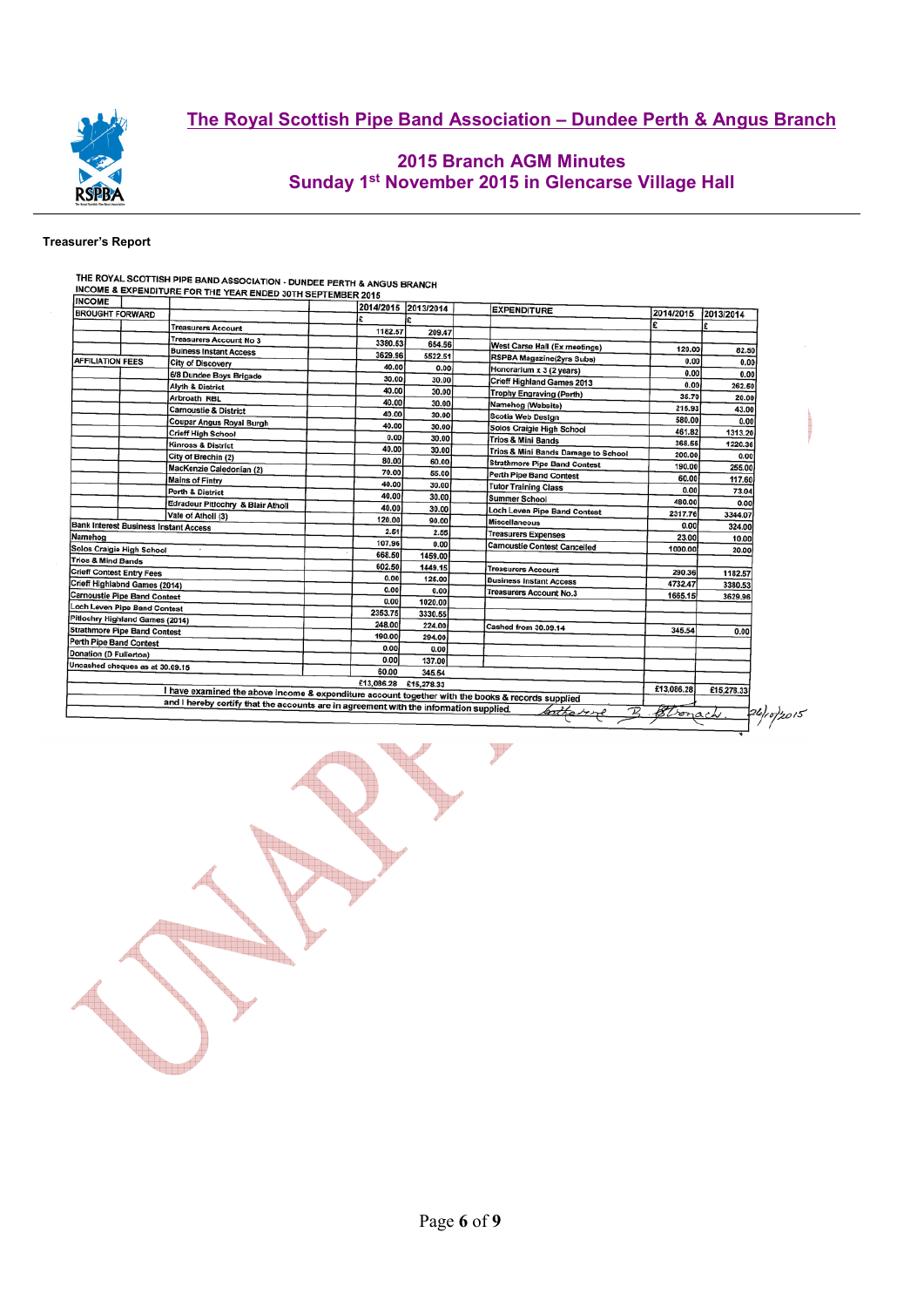

## **2015 Branch AGM Minutes Sunday 1st November 2015 in Glencarse Village Hall**

#### **Music Board Representative Report:**

The music board met on 4 occasions during the off-season, main points off business discussed were Grading's From the branch perspective the following bands were regarded on standards at the end of the 2015 competition season. City of Discovery from Grade 3A to Grade 2 Methil and District From Grade 4A to Grade 3B Arbroath RBL from Grade 4A to 3B Carnoustie and District from Grade 4B to Grade 4A RAF Central Scotland Pipes and Drums from Grade 4A to Grade 4B Education

The new pipe band Musicianship course part 1 has been rolled successfully.

From a branch perspective we are in the process of working towards training the tutors to set up courses to allow our band members to participate on the SQA & PDQB qualifications that are now available.

RSPBA has provided the Structured learning books to Association members free of charge on the internet. These have been heavily down loaded

2 day world's The two day worlds will continue.

4) The Music Board are proposing a realignment of all bands in all grades, a working group has been set up and this project is hoped to be finalised and in operation for the 2017 season. This may result in new grades being formed, which if this happens will require changes to the rules hence the time scale.

Bruce Cargill

04/11/2014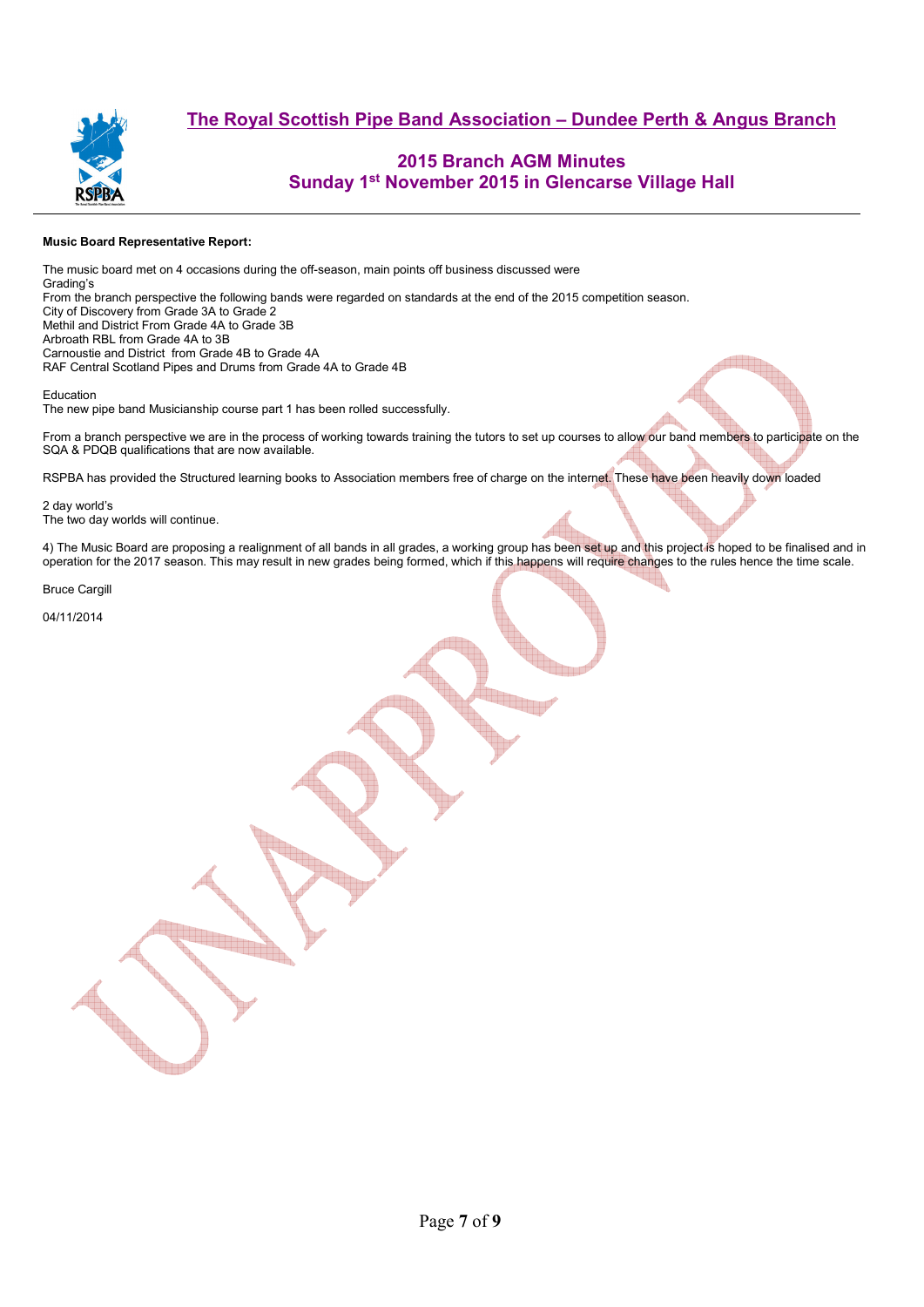

## **2015 Branch AGM Minutes Sunday 1st November 2015 in Glencarse Village Hall**

### **Media Report:**

In the absence of a webmaster since the resignation of Neil Myles reported at the 2014 AGM, it was proposed a review of the Dundee, Perth & Angus (DPA) website would be looked at to facilitate its easy maintenance going forward. In February 2015, the committee set out to approach Jason Lafferty (Scotia Web Design Ltd) to quote on updating the existing site. It was subsequently agreed in March 2015 to redevelop the DPA site, based on the Lothian and Borders Branch model, and work was successfully completed for the planned 'go-live' at the beginning of May. Nicola Liddell was laterally nominated as Branch Web Liaison as a one-point of contact for all web related business across the branch.

In October 2015 the committee sought to introduce online registrations, in line with HQ, and work to progress this is currently ongoing. A number of queries have been raised by Jason Lafferty and information is being gathered to address these. It is expected work will be completed by January 2016 in time for the season ahead.

We are aware there are some blanks and tweaks to be made on the site. Particularly, "Local Rules and Guidelines" for branch competitions is to be made available (as per RSPBA's constitutional requirements) and once the Constitution document has been finalised and contests agreed, this information will be published.

Nicola is keen to encourage branch bands to submit regular news items and notify the branch of any band amendments; always aiming to ensure the site is kept fresh and up-to-date.

Nicola Liddell